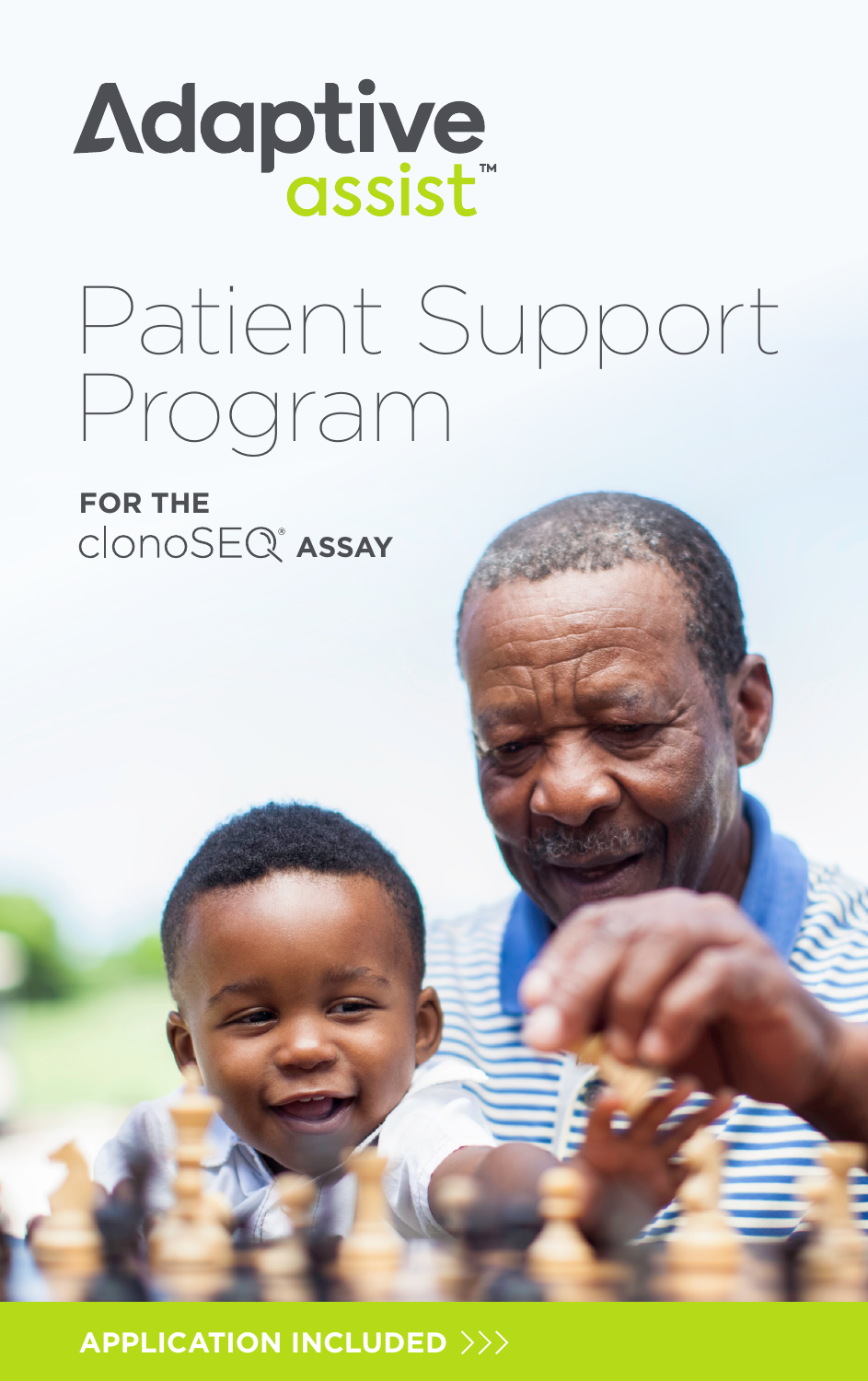### FOR clonoSEQ<sup>®</sup> PATIENTS, ADAPTIVE ASSIST<sup>®</sup> IS HERE TO HELP

Adaptive Biotechnologies understands that each patient's situation is unique. That's why we offer the Adaptive Assist program: to help facilitate access to clonoSEQ testing services for patients who could benefit from the clinical insights provided by next-generation measurable residual disease (MRD) testing.

### WE CAN HELP WITH:

#### **Understanding Your Coverage**

Patients can call **1-855-236-9230** to discuss their individual circumstances with one of our dedicated Patient Support Representatives in order to better understand their potential financial responsibility prior to clonoSEQ testing.

#### **Navigating the Insurance Process**

If a patient's insurance initially denies payment for clonoSEQ, we will appeal the denied claim on behalf of the patient (with patient and physician support), when appropriate.

#### **Individualized Patient Support**

Adaptive offers financial assistance for qualified uninsured and under-insured patients who cannot afford their patient financial responsibility for clonoSEQ.







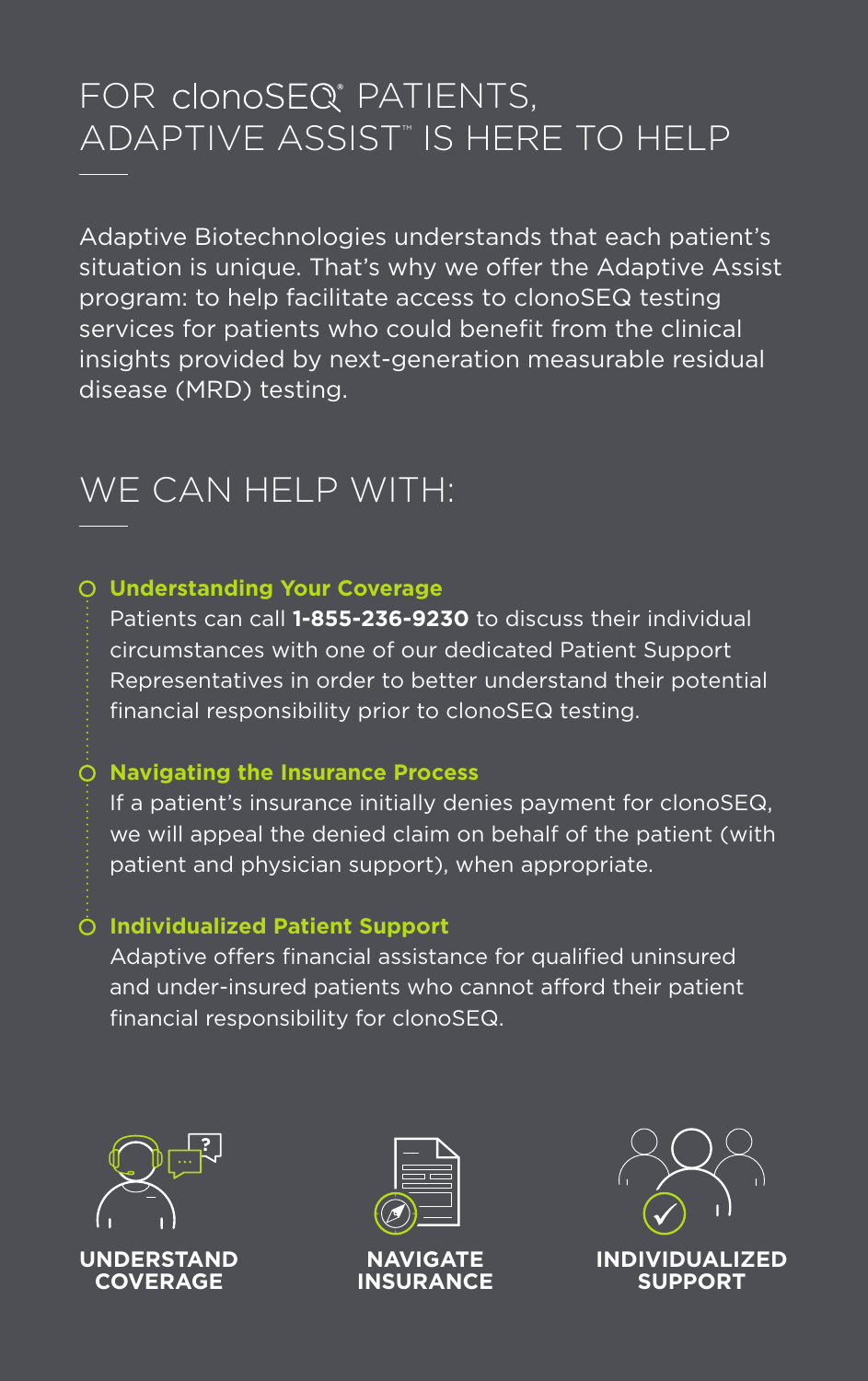

# FREQUENTLY ASKED QUESTIONS

#### **Q: Who is Adaptive Biotechnologies?**

**A:** Adaptive Biotechnologies is the company that offers the clonoSEQ<sup>®</sup> Assay, a test for detecting and tracking measurable residual disease (or MRD), the small number of cancer cells that may remain in your body during and after treatment.

#### **Q: Is clonoSEQ testing covered by my insurance?**

**A:** Depending on the type of insurance you have, coverage for clonoSEQ testing may differ. Adaptive will bill your insurance directly and work with your plan to obtain the proper level of coverage for clonoSEQ. If your insurance plan limits or denies coverage, Adaptive will appeal the claim when possible and work on your behalf to seek payment for clonoSEQ testing.

In some cases, you may still have financial responsibility for clonoSEQ. Please call **1-855-236-9230** to understand your potential financial responsibility or discuss payment plan options. Be sure to talk to your doctor about how clonoSEQ may fit into your treatment plan before initiating testing.

#### **Q: I received an Explanation of Benefits (EOB) from my insurance company for clonoSEQ. What should I do now?**

**A:** If you have already received clonoSEQ testing, your insurance company will likely send you an EOB. The EOB is **not** a bill. It will show what was paid, what deductions were applied, and what part of the total cost may not be directly covered by your insurance. If you have questions about billing or payment, please call us at **1-855-236-9230**.

#### **Q: Who should I contact if I received a bill from Adaptive for clonoSEQ testing and cannot afford my payment?**

**A:** Adaptive offers financial assistance for qualified uninsured and underinsured patients who cannot afford their patient financial responsibility for clonoSEQ. Please call our Patient Support Team at **1-855-236-9230** to discuss your individual circumstances and the options available.